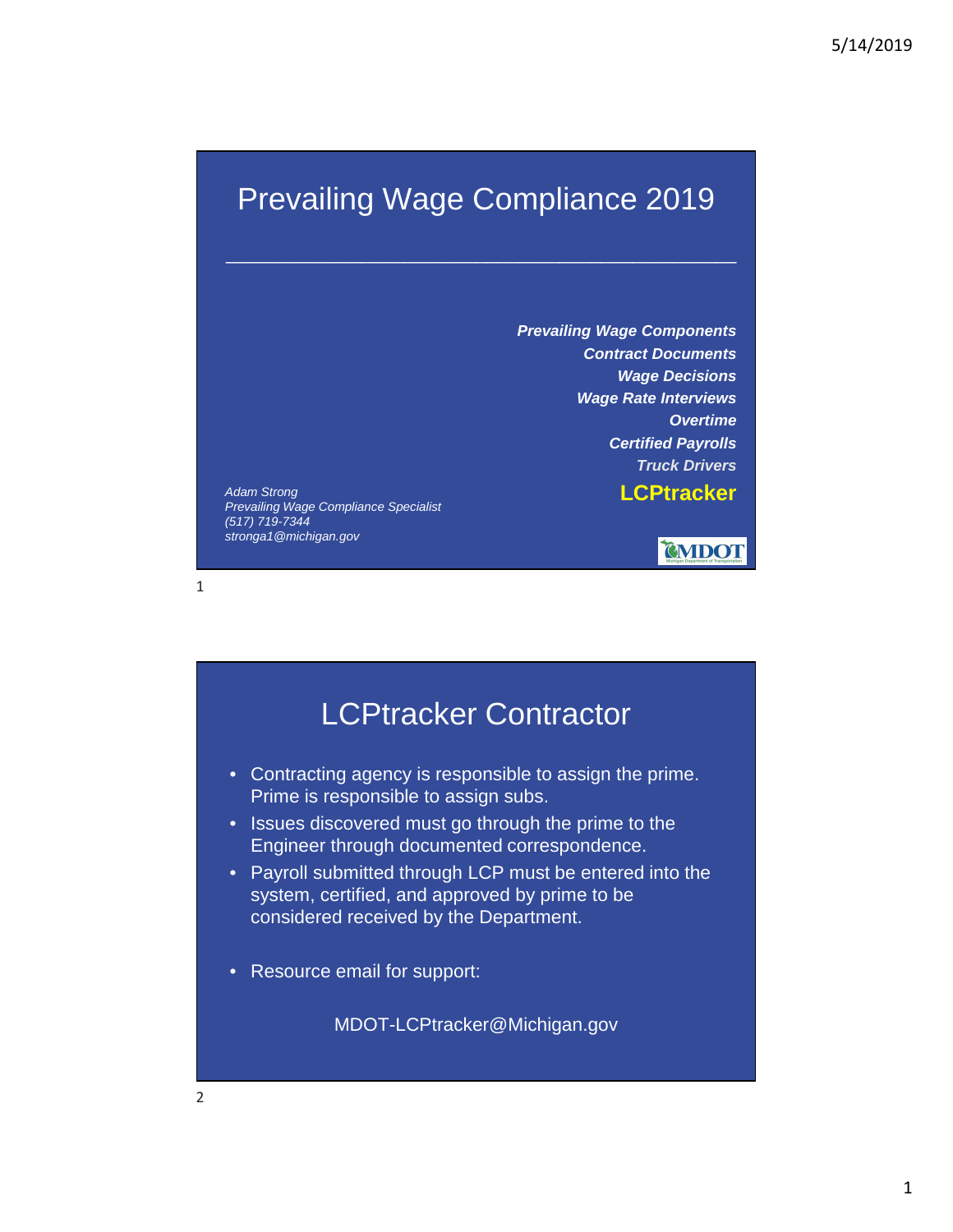

| <b>Record Entry</b>                        |                                                                                    | <b>Support</b><br><b>Documents</b>             |                                                             |                                     |                                             |                               |                               |  |  |
|--------------------------------------------|------------------------------------------------------------------------------------|------------------------------------------------|-------------------------------------------------------------|-------------------------------------|---------------------------------------------|-------------------------------|-------------------------------|--|--|
| Projects                                   | <b>MDOT - MICHIGAN DEPT. OF TRANSPORTATION</b><br>1. Payroll Records<br>2. Notices | <b>Contract Compliance</b><br>3. Certification | <b>User Portal</b><br>ă.<br>eDocuments<br><b>Reports</b>    | <b>Training Materials</b><br>Set Up | Support<br><b>Daily Reporter</b>            | Logout<br><b>LCPcertified</b> | <b>Live Chat</b><br>Co-Browse |  |  |
| <b>WELCOME Test Contractor</b><br>Projects | <b>Certified Payrolls</b>                                                          |                                                | Sign up for No Charge Web Based Training<br><b>Book Now</b> |                                     |                                             |                               |                               |  |  |
|                                            | Help                                                                               |                                                | <b>Project Assignments</b>                                  |                                     |                                             |                               |                               |  |  |
| Project<br>Code                            | <b>Project Name</b>                                                                |                                                | <b>Sub To</b>                                               | <b>Contract</b><br>ID               | <b>Assignment Start</b><br><b>Date</b>      | <b>Bid Ad</b><br><b>Date</b>  |                               |  |  |
| AB-1234                                    | Test Road Rehabilitation from I-74 North<br>to Detroit                             |                                                |                                                             |                                     | 06/03/2015                                  |                               | Show Info                     |  |  |
| 00000-<br>000000                           | <b>Test Project</b>                                                                |                                                |                                                             |                                     |                                             |                               | Show Info                     |  |  |
| AB-1234                                    | Test Road Rehabilitation from I-74 North<br>to Detroit                             |                                                | <b>Trojan Development</b><br>Comapny, Inc.                  | $\mathbf{1}$                        |                                             |                               | Show Info                     |  |  |
| Page 1                                     |                                                                                    |                                                |                                                             |                                     |                                             |                               |                               |  |  |
| Contractor<br>Assignments                  |                                                                                    |                                                | Completed<br>Payroll                                        |                                     | <b>Office Tech</b><br><b>Identification</b> |                               |                               |  |  |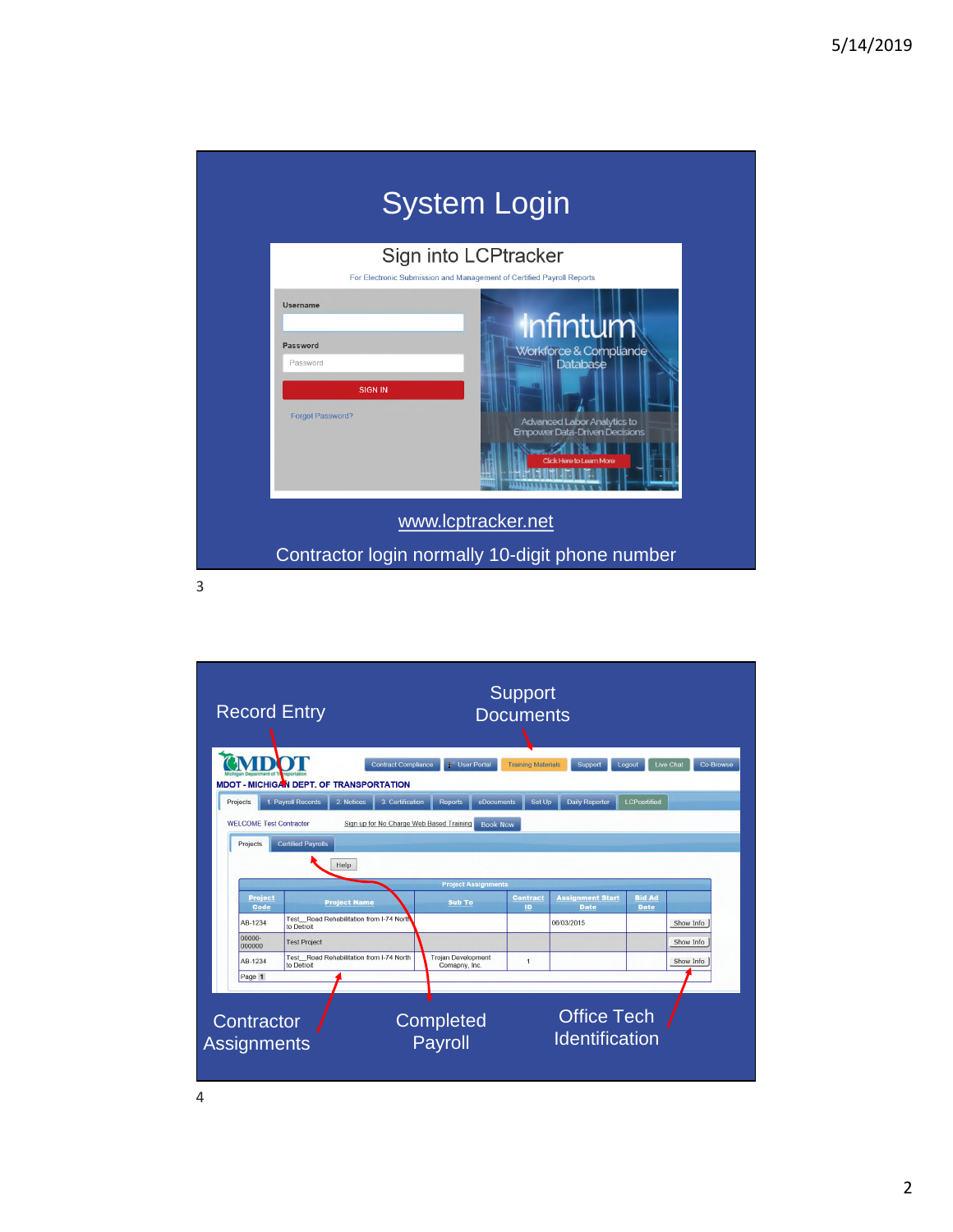|        | 2. Notices                                                                                                                              | 3. Certification                                                                                 | <b>Reports</b>                                                                                                                                              | eDocuments                                                               | <b>Daily Reporter</b><br>Set Up | Lcr                                                                                                                         |
|--------|-----------------------------------------------------------------------------------------------------------------------------------------|--------------------------------------------------------------------------------------------------|-------------------------------------------------------------------------------------------------------------------------------------------------------------|--------------------------------------------------------------------------|---------------------------------|-----------------------------------------------------------------------------------------------------------------------------|
|        |                                                                                                                                         |                                                                                                  |                                                                                                                                                             |                                                                          |                                 |                                                                                                                             |
|        |                                                                                                                                         |                                                                                                  |                                                                                                                                                             |                                                                          |                                 |                                                                                                                             |
|        |                                                                                                                                         |                                                                                                  |                                                                                                                                                             |                                                                          |                                 |                                                                                                                             |
|        |                                                                                                                                         |                                                                                                  |                                                                                                                                                             |                                                                          |                                 |                                                                                                                             |
|        |                                                                                                                                         |                                                                                                  |                                                                                                                                                             |                                                                          |                                 |                                                                                                                             |
|        |                                                                                                                                         |                                                                                                  |                                                                                                                                                             |                                                                          |                                 |                                                                                                                             |
|        |                                                                                                                                         |                                                                                                  |                                                                                                                                                             |                                                                          |                                 |                                                                                                                             |
|        |                                                                                                                                         |                                                                                                  |                                                                                                                                                             |                                                                          |                                 |                                                                                                                             |
|        |                                                                                                                                         |                                                                                                  |                                                                                                                                                             |                                                                          |                                 |                                                                                                                             |
|        |                                                                                                                                         |                                                                                                  |                                                                                                                                                             |                                                                          |                                 |                                                                                                                             |
| Cancel |                                                                                                                                         |                                                                                                  |                                                                                                                                                             |                                                                          |                                 |                                                                                                                             |
|        |                                                                                                                                         |                                                                                                  |                                                                                                                                                             |                                                                          |                                 |                                                                                                                             |
|        |                                                                                                                                         |                                                                                                  |                                                                                                                                                             |                                                                          |                                 |                                                                                                                             |
|        |                                                                                                                                         |                                                                                                  |                                                                                                                                                             |                                                                          |                                 |                                                                                                                             |
|        |                                                                                                                                         |                                                                                                  |                                                                                                                                                             |                                                                          |                                 |                                                                                                                             |
|        |                                                                                                                                         |                                                                                                  |                                                                                                                                                             |                                                                          |                                 |                                                                                                                             |
|        | <b>Edit E-Signature</b><br>Password Rules:**<br>5177197344<br><b>E-Signature Password</b><br>Clear Form<br>- At least 8 characters long | - Must be at least 6 characters long<br>- Must be no longer than 20 characters.<br>Save Password | Use this form to change your existing certification password.<br><b>Repeat Password</b><br>** A password with the following characteristics is recommended: | - Must contain at least one lower-case letter and one upper-case letter. |                                 | - Contains at least one lower-case letter, one upper-case letter, one digit (0-9), and one special character like @#\$%^&+= |

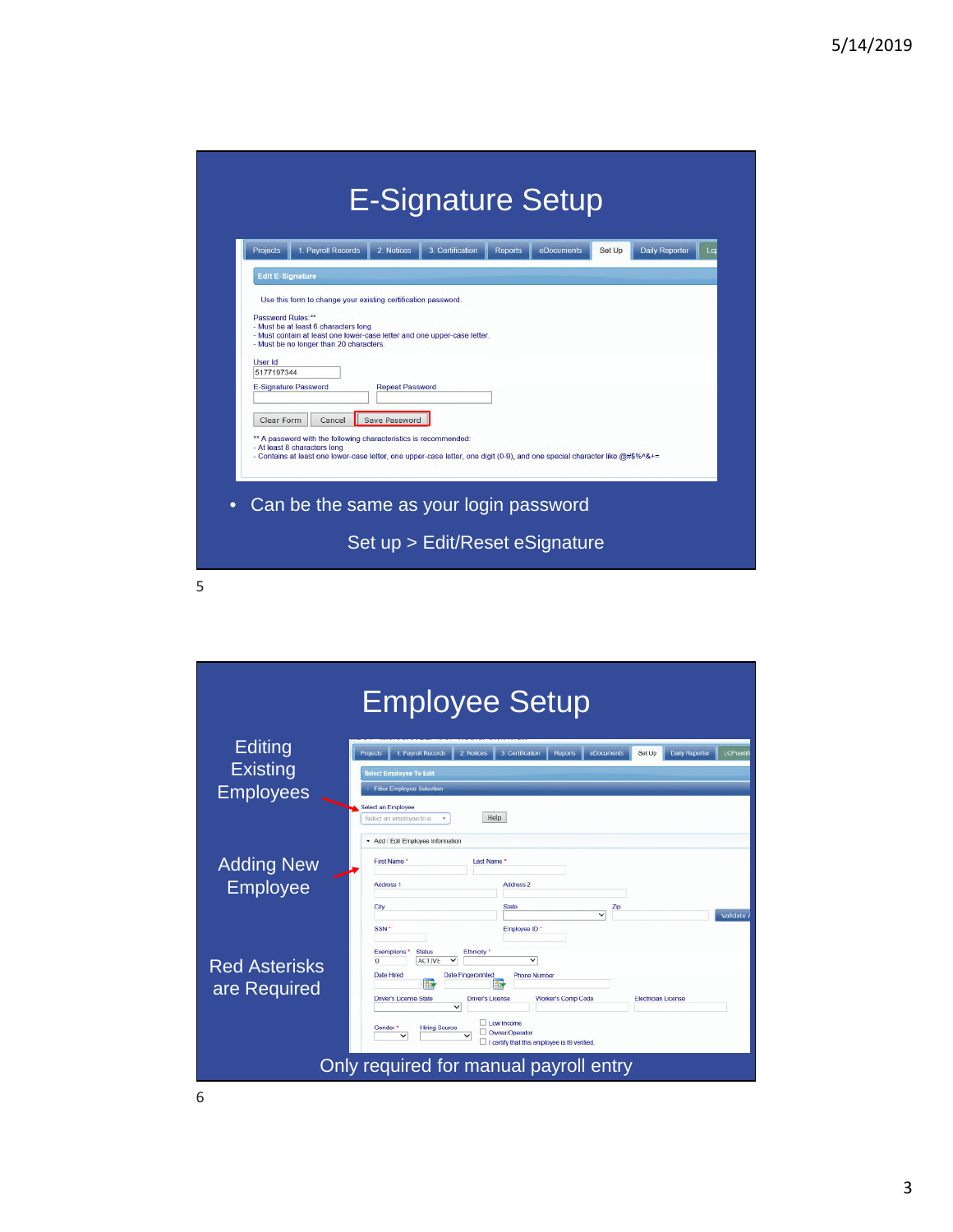| eDocuments |  |
|------------|--|
|            |  |

| 1. Payroll Records<br><b>Projects</b> |                      | 2 Notices | Set Up<br>3. Certification<br><b>Reports</b><br>eDocuments<br>Daily Reporter<br>LCPoertified                                                                                                                                                                                                                                                                                                                                                                                 |
|---------------------------------------|----------------------|-----------|------------------------------------------------------------------------------------------------------------------------------------------------------------------------------------------------------------------------------------------------------------------------------------------------------------------------------------------------------------------------------------------------------------------------------------------------------------------------------|
| WELCOME Test Contractor               |                      |           |                                                                                                                                                                                                                                                                                                                                                                                                                                                                              |
| eDocuments Main Menu                  |                      |           |                                                                                                                                                                                                                                                                                                                                                                                                                                                                              |
|                                       |                      |           |                                                                                                                                                                                                                                                                                                                                                                                                                                                                              |
| <b>Upload Documents</b>               |                      |           | <b>Download Document Templates</b>                                                                                                                                                                                                                                                                                                                                                                                                                                           |
|                                       |                      |           |                                                                                                                                                                                                                                                                                                                                                                                                                                                                              |
| <b>View Documents</b>                 |                      |           |                                                                                                                                                                                                                                                                                                                                                                                                                                                                              |
|                                       |                      |           |                                                                                                                                                                                                                                                                                                                                                                                                                                                                              |
| Help                                  |                      |           |                                                                                                                                                                                                                                                                                                                                                                                                                                                                              |
|                                       |                      |           |                                                                                                                                                                                                                                                                                                                                                                                                                                                                              |
|                                       |                      |           |                                                                                                                                                                                                                                                                                                                                                                                                                                                                              |
| Select Project<br><b>Project</b>      |                      |           | ٠                                                                                                                                                                                                                                                                                                                                                                                                                                                                            |
|                                       |                      |           |                                                                                                                                                                                                                                                                                                                                                                                                                                                                              |
|                                       |                      |           | * Reg(d; N = "No", Y = "Yes - Must be Uploaded before Final CPR Submission", R = "Required before CPR can be submitted", ** Access: U = "Upload", V = "View"                                                                                                                                                                                                                                                                                                                 |
|                                       |                      |           | <b>Document Types For Upload</b>                                                                                                                                                                                                                                                                                                                                                                                                                                             |
|                                       |                      | Expire    |                                                                                                                                                                                                                                                                                                                                                                                                                                                                              |
| <b>Document Name</b>                  | <b>Reg'd</b><br>- 11 | Freq      | <b>Document Description</b>                                                                                                                                                                                                                                                                                                                                                                                                                                                  |
|                                       |                      | (month)   |                                                                                                                                                                                                                                                                                                                                                                                                                                                                              |
| Apprenticeship<br><b>Documents</b>    | N                    | $\theta$  | identify apprentice craft and level.                                                                                                                                                                                                                                                                                                                                                                                                                                         |
| Authorization Letter                  | N                    | $\Omega$  |                                                                                                                                                                                                                                                                                                                                                                                                                                                                              |
| Fringe Benefit Statement R            |                      | $\circ$   | Contractors paying fringe benefits as cash must upload fringe benefit statement stating that fringe benefits are paid as cash.                                                                                                                                                                                                                                                                                                                                               |
| Prevailing Wage<br>Calculations       | N                    | $\sigma$  | Calculations to show how weighted average overtime was determined.                                                                                                                                                                                                                                                                                                                                                                                                           |
| Proof of Payment                      | N                    | $\alpha$  | Apprenticeship documentation must be submitted prior to the certification of any payroll where an apprentice is present. Contractors employing apprentic<br>This authorization letter gives a third party permission to act on the behalf of a principle or company owner when signing and submitting certified payrolls<br>Proof of payment will be in the form of cancelled checks or other form of acceptable proof as requested by the engineer or their representative. |
| <b>Total Hours All Projects</b>       | N                    | $\theta$  |                                                                                                                                                                                                                                                                                                                                                                                                                                                                              |

|                                                                                                                                                                                                                    | eDocument Upload                                                                 |
|--------------------------------------------------------------------------------------------------------------------------------------------------------------------------------------------------------------------|----------------------------------------------------------------------------------|
| 1. Payroll Records<br>2 Notices<br>3. Certification<br>Projects<br><b>Upload Documents</b><br>Contractor<br><b>Test Contractor</b><br><b>Project Name</b><br>Test Road Rehabilitation from I-74 North to Detroit ∨ | eDocun<br><b>Reports</b><br><b>Select Project</b><br><b>Select Document Type</b> |
| Sub To   Contract ID<br>-- All Assignments --<br>◡<br>Document Type *<br><b>Fringe Benefit Statement</b><br>╰<br>Document Date *<br>基数                                                                             | <b>Locate File</b>                                                               |
| <b>Expiration Date</b><br>露<br><b>Description</b>                                                                                                                                                                  | Comments<br>Select the file to upload *<br>Browse                                |
| Select employee the document relates to if appropriate<br>$\checkmark$<br>Week end date the document relates to if appropriate<br>霖<br><b>Enter Password</b>                                                       | E-Signature Password *<br>Help<br>Save<br>Cancel                                 |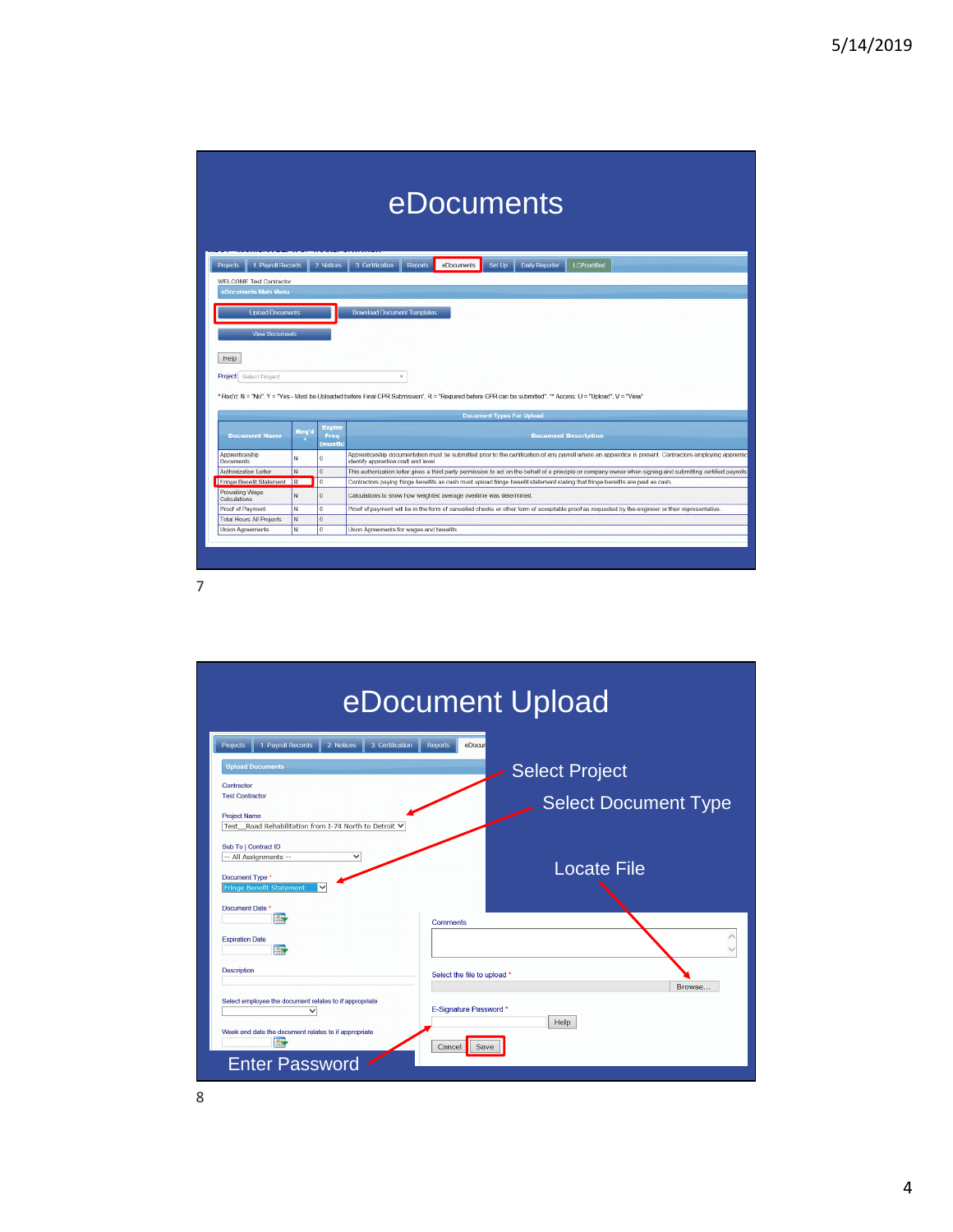| 最                                     |  |
|---------------------------------------|--|
| <b>Comments</b>                       |  |
| Select the file to upload *<br>Browse |  |
| E-Signature Password *<br>Help        |  |
| Save<br>Cancel<br>© LCPtracker        |  |
| <b>File uploaded successfully</b>     |  |

|                                                                                                                                                                                                                                                                                                       | <b>Payroll Records</b>                                                                                                                                                                                |
|-------------------------------------------------------------------------------------------------------------------------------------------------------------------------------------------------------------------------------------------------------------------------------------------------------|-------------------------------------------------------------------------------------------------------------------------------------------------------------------------------------------------------|
| <b>Contract Compliance</b><br>Michigan Department of Transportation<br><b>MDOT - MICHIGAN DEPT. OF TRANSPORTATION</b>                                                                                                                                                                                 | <b>User Portal</b><br><b>Training Materials</b><br>Support<br>Logout<br>☞<br><b>Add Classifications</b>                                                                                               |
| 1. Payroll Records<br>2. Notices<br>3. Certification<br>Projects<br>Rep<br><b>Payroll Record Entry</b><br>Week End Date *<br>H.<br>08/15/2015<br>Project*<br>Test Road Rehabilitation from I-74 North to Detroit<br>Employee*<br>BRYANT, KO., T<br><b>Add Classification</b><br>Cancel<br><b>Next</b> | Craft<br>CARP0004-004<br>$\overline{\mathbf{v}}$<br><b>Select Location</b><br><b>Classification</b><br><b>Construction Type</b><br><b>Notes</b><br>V<br>Wayne County, MI Carpenter (Piledriver) Heavy |
| <b>Payroll Records &gt;</b><br><b>Enter Records</b>                                                                                                                                                                                                                                                   | <b>Add Selected</b><br>Cancel                                                                                                                                                                         |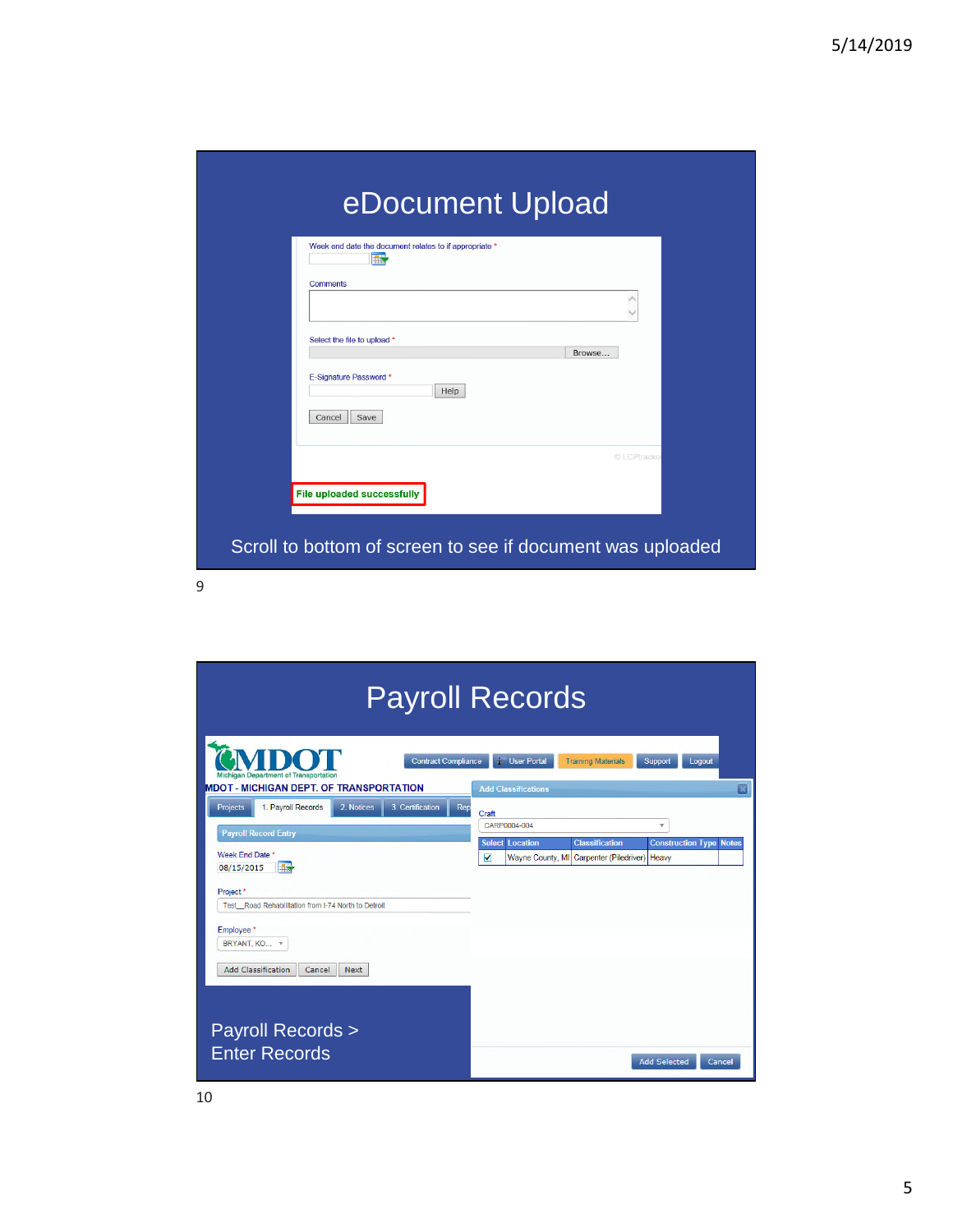|                                                                              |                                                                 |                                                     |                                  | <b>Payroll Records</b> |                                        |                                                                                |                       |                       |                                              |  |
|------------------------------------------------------------------------------|-----------------------------------------------------------------|-----------------------------------------------------|----------------------------------|------------------------|----------------------------------------|--------------------------------------------------------------------------------|-----------------------|-----------------------|----------------------------------------------|--|
| Projects                                                                     | 1. Payroll Records                                              | 2. Notices                                          | 3 Certification                  | <b>Reports</b>         |                                        | eDocuments                                                                     | Set Up                | <b>Daily Reporter</b> | <b>LCPcertified</b>                          |  |
| Payroll record entry form (2 of 2)                                           |                                                                 |                                                     |                                  |                        |                                        |                                                                                |                       |                       |                                              |  |
| Week End Date:<br>Project:<br>Employee:<br>$\Box$ Is Foreman                 | 8/15/2015<br><b>BRYANT, KOBE</b><br>Is Owner/Operator           | Test Road Rehabilitation from I-74 North to Detroit |                                  |                        | Contractor:<br>Sub To:<br>Contract ID: | <b>Test Contractor</b>                                                         |                       |                       |                                              |  |
| <b>Gross Employee</b><br>Pay This Project<br>(Usually No<br><b>Fringes</b> ) | Wages Paid in Lieu<br>of Fringes (Total<br><b>Cash Fringes)</b> |                                                     | <b>Gross Pay All</b><br>Projects | Base<br>Hourly         |                                        | These fields are Hourly rate fields (Usually No Fringes)<br>Overtime<br>Hourly | Doubletime<br>Hourly  |                       | Rate in Lieu of<br>Fringes (Cash<br>Fringes) |  |
| 1089.620<br>Classifications                                                  | 729.540                                                         |                                                     | 1819.160                         | 25.340                 |                                        | 38.010                                                                         | 0.000                 |                       | 17.370                                       |  |
| Hours Worked Each Day for This Project Only                                  |                                                                 |                                                     |                                  |                        |                                        |                                                                                |                       |                       |                                              |  |
|                                                                              | Sunday<br>8/9/2015                                              | Monday<br>8/10/2015                                 | Tuesday<br>8/11/2015             | Wednesday<br>8/12/2015 | Thursday<br>8/13/2015                  | Friday<br>8/14/2015                                                            | Saturday<br>8/15/2015 | <b>Total Hours</b>    |                                              |  |
| <b>Regular Time</b>                                                          | 0.00                                                            | 8.00                                                | 8.00                             | 8.00                   | 8.00                                   | 10.00                                                                          | 0.00                  | 42.00                 | Wage                                         |  |
| Overtime at 1.5                                                              | 0.00                                                            | 0.00                                                | 0.00                             | 0.00                   | 0.00                                   | 0.00                                                                           | 0.00                  | 0.00                  | Determination                                |  |
| Double-Time                                                                  | 0.00                                                            | 0.00                                                | 0.00                             | 0.00                   | 0.00                                   | 0.00                                                                           | 0.00                  | 0.00                  | Carpenter                                    |  |
| Total                                                                        | 0.00                                                            | 8.00                                                | 8.00                             | 8.00                   | 8.00                                   | 10.00                                                                          | 0.00                  | 42.00                 | (Piledriver)                                 |  |
|                                                                              |                                                                 |                                                     |                                  |                        |                                        |                                                                                |                       |                       | BHR: \$25.34<br>FB: \$17.37                  |  |

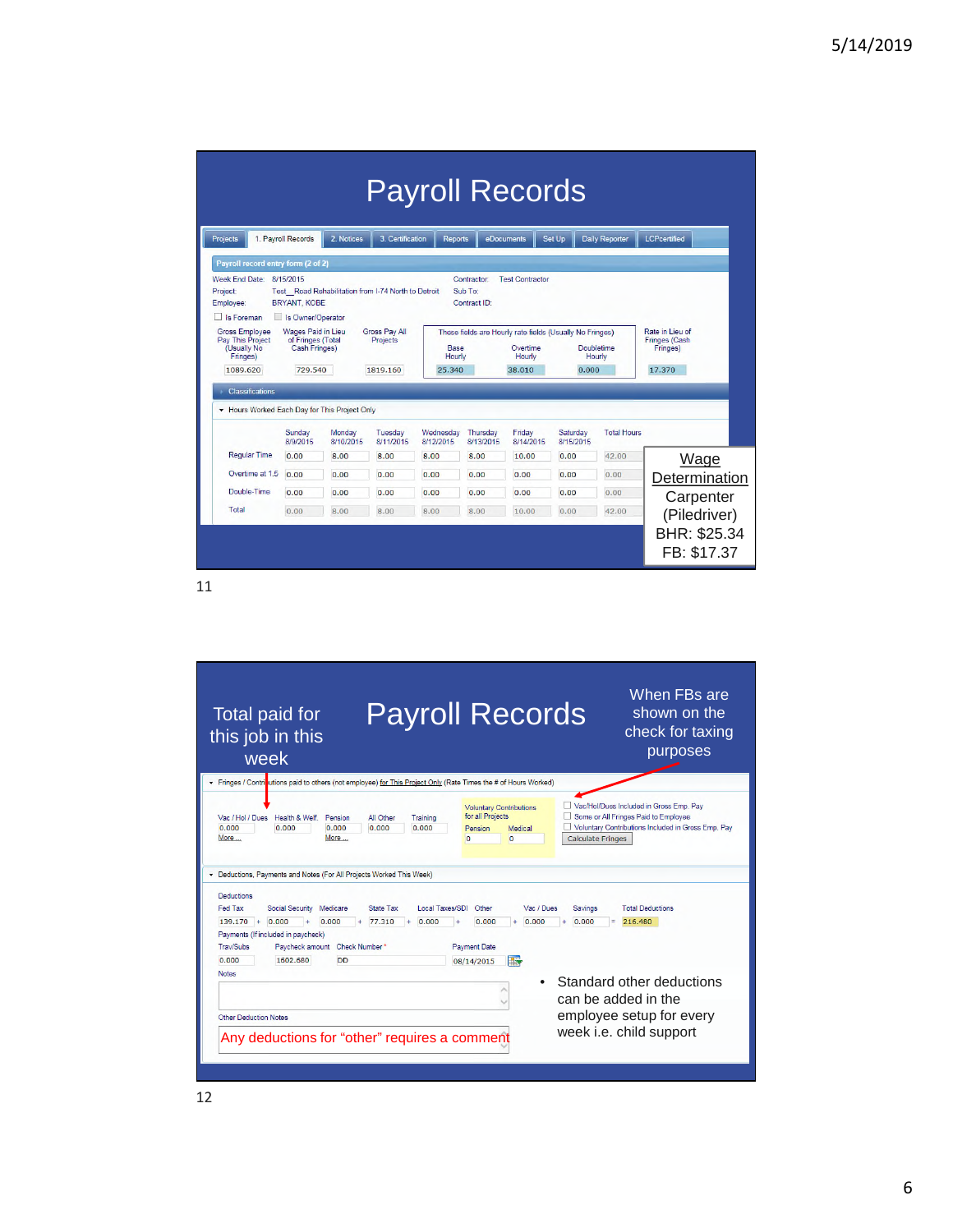# Payroll Records

| <b>Type</b> | <b>Jurisdiction</b>            | Notice(s) / Warning(s) for this record                                                                                                                                                                                                                                                                                                                                                           |
|-------------|--------------------------------|--------------------------------------------------------------------------------------------------------------------------------------------------------------------------------------------------------------------------------------------------------------------------------------------------------------------------------------------------------------------------------------------------|
|             | NOTICE MDOT - Federal<br>Wages | The hours worked times the wage rates stated in the blue fields (\$1,064.280) does not match the "Gross Employee Pay This Project + Voluntary Medical and<br>Voluntary Pension" amount (\$1,089.62). (If Voluntary Contributions are in Gross Employee Pay they are not double counted) VAL 13. Please review the setting of<br>the Voluntary Contributions Included in Gross Emp Pay check box. |
|             | NOTICE MDOT - Federal<br>Wages | Cannot work more than 40,0000 Regular hours per week. Check that overtime/double-time hours are posted in the proper row, not combined and entered in regular<br>row. VAL 18.                                                                                                                                                                                                                    |
|             |                                |                                                                                                                                                                                                                                                                                                                                                                                                  |

|                                                                                                                                   |                    |                                                                               |                                       |                          |                                                       | <b>Payroll Records</b>                                                                   |                               |                       |                                                        |
|-----------------------------------------------------------------------------------------------------------------------------------|--------------------|-------------------------------------------------------------------------------|---------------------------------------|--------------------------|-------------------------------------------------------|------------------------------------------------------------------------------------------|-------------------------------|-----------------------|--------------------------------------------------------|
| Projects                                                                                                                          | 1. Payroll Records | 2. Notices                                                                    | 3. Certification                      | <b>Reports</b>           |                                                       | eDocuments                                                                               | Set Up                        | <b>Daily Reporter</b> | <b>LCPcertified</b>                                    |
| <b>Notices</b>                                                                                                                    |                    |                                                                               |                                       |                          |                                                       |                                                                                          |                               |                       |                                                        |
| $\Box$ Is Foreman<br><b>Gross Employee</b><br><b>Pay This Project</b><br>(Usually No<br>Fringes)<br>1089.620<br>• Classifications | 729.540            | Is Owner/Operator<br>Wages Paid in Lieu<br>of Fringes (Total<br>Cash Fringes) | Gross Pay All<br>Projects<br>1819.160 | Base<br>Hourly<br>25,340 |                                                       | These fields are Hourly rate fields (Usually No Fringes)<br>Overtime<br>Hourly<br>38.010 | Doubletime<br>Hourly<br>0.000 |                       | Rate in Lieu of<br>Fringes (Cash<br>Fringes)<br>17.370 |
|                                                                                                                                   |                    |                                                                               |                                       |                          |                                                       |                                                                                          |                               |                       |                                                        |
| Jurisdiction                                                                                                                      |                    | <b>Location</b><br>MDOT - Federal Wages Wayne County, MI                      | Craft<br>CARP0004-004                 |                          | <b>Classification</b><br>Carpenter (Piledriver) Heavy | <b>Construction Type</b>                                                                 | Edit                          |                       |                                                        |
| Hours Worked Each Day for This Project Only                                                                                       |                    |                                                                               |                                       |                          |                                                       |                                                                                          |                               |                       |                                                        |
|                                                                                                                                   | Sunday<br>8/9/2015 | Monday<br>8/10/2015                                                           | Tuesday<br>8/11/2015                  | Wednesday<br>8/12/2015   | Thursday<br>8/13/2015                                 | Friday<br>8/14/2015                                                                      | Saturday<br>8/15/2015         | <b>Total Hours</b>    |                                                        |
| <b>Regular Time</b>                                                                                                               | 0.00               | 8.00                                                                          | 8.00                                  | 8.00                     | 8.00                                                  | 8.00                                                                                     | 0.00                          | 40.00                 |                                                        |
| Overtime at 1.5                                                                                                                   | 0.00               | 0.00                                                                          | 0.00                                  | 0.00                     | 0.00                                                  | 2.00                                                                                     | 0.00                          | 2.00                  |                                                        |
| Double-Time                                                                                                                       | 0.00               | 0.00                                                                          | 0.00                                  | 0.00                     | 0.00                                                  | 0.00                                                                                     | 0.00                          | 0.00                  |                                                        |
|                                                                                                                                   |                    |                                                                               |                                       |                          |                                                       |                                                                                          |                               |                       |                                                        |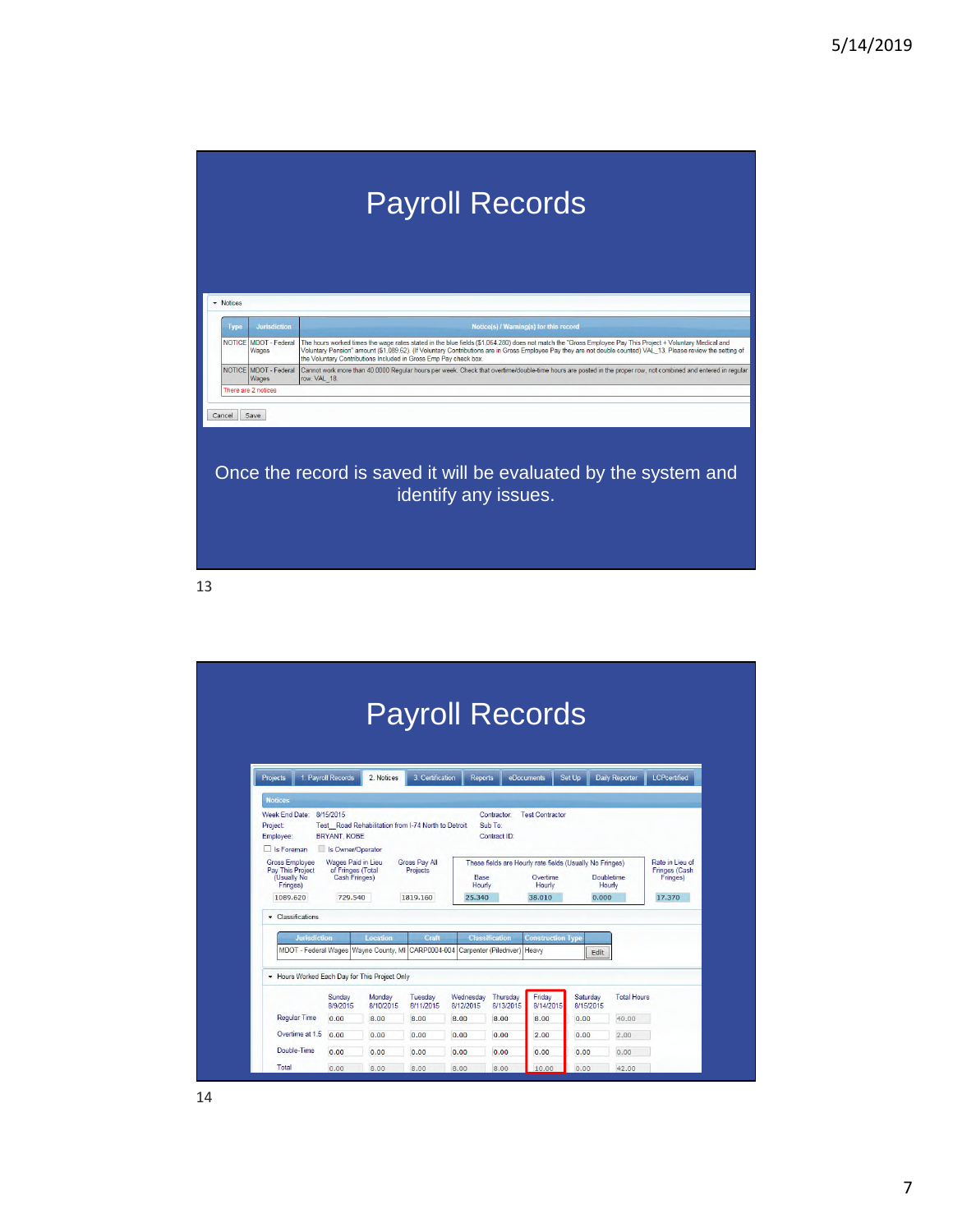|                                                                                                                |                                | <b>Payroll Certification</b> |              |
|----------------------------------------------------------------------------------------------------------------|--------------------------------|------------------------------|--------------|
| 1. Payroll Records<br>Projects                                                                                 | 2. Notices<br>3. Certification | <b>Reports</b><br>eDocuments | Set Up<br>Da |
| <b>Certification Wizard Step 1 of 2</b>                                                                        |                                |                              |              |
| Project Last CPR Info: Date 7/4/2015   Payroll Number 1<br>Test Road Rehabilitation from I-74 North to Detroit |                                | ××                           |              |
| Work performed this week?                                                                                      |                                |                              |              |
| <sup>O</sup> Work activity to be reported for this week<br>O No work activity to be reported for this week     |                                |                              |              |
| O No work activity to be reported for multiple consecutive weeks                                               |                                |                              |              |
| Week End Date<br><b>ISS</b><br>08/15/2015                                                                      |                                |                              |              |
| Payroll Number<br>$\overline{2}$                                                                               |                                |                              |              |
| Name of Person Certifying                                                                                      |                                |                              |              |
| Adam D. Strong                                                                                                 |                                |                              |              |
| Title                                                                                                          |                                |                              |              |
| <b>CFO</b>                                                                                                     |                                |                              |              |

| <b>Payroll Certification</b>                                                                                                                    |                                                                                                                                                                                                                                                                                                                                                                                                                                                                                                                                                                                                                                                                                                    |  |  |  |  |  |
|-------------------------------------------------------------------------------------------------------------------------------------------------|----------------------------------------------------------------------------------------------------------------------------------------------------------------------------------------------------------------------------------------------------------------------------------------------------------------------------------------------------------------------------------------------------------------------------------------------------------------------------------------------------------------------------------------------------------------------------------------------------------------------------------------------------------------------------------------------------|--|--|--|--|--|
| 1. Payroll Records<br>2. Notices<br><b>Projects</b><br>3. Certification                                                                         | Reports<br>eDocuments<br>Set Up <b>Daily Reporter</b><br>LCPcertified                                                                                                                                                                                                                                                                                                                                                                                                                                                                                                                                                                                                                              |  |  |  |  |  |
| Certification Wizard Step 2 of 2                                                                                                                |                                                                                                                                                                                                                                                                                                                                                                                                                                                                                                                                                                                                                                                                                                    |  |  |  |  |  |
| Date: 8/11/2015                                                                                                                                 |                                                                                                                                                                                                                                                                                                                                                                                                                                                                                                                                                                                                                                                                                                    |  |  |  |  |  |
| I. ADAM D. STRONG. CFO, do hereby state:                                                                                                        |                                                                                                                                                                                                                                                                                                                                                                                                                                                                                                                                                                                                                                                                                                    |  |  |  |  |  |
| 72 Stat. 967: 76 Stat. 357: 40 U.S.C. § 3145), and described below.                                                                             | (1) That I pay or supervise the payment of the persons employed by TEST CONTRACTOR on the TEST_ROAD REHABILITATION FROM I-74 NORTH TO DETROIT; that during the payroll period commencing on 8/9/2015 and enting on 8/15/2015 a<br>employed on said project have been paid the full weekly wages earned, that no rebates have been or will be made either directly or indirectly to or on behalf of said TEST CONTRACTOR from the full weekly wages earned by any<br>been made either directly or indirectly from the full wages earned by any person, other than permissible deductions as defined in Regulations, Part 3 (29 C.F.R. Subtitle A), issued by the Secretary of Labor under the Copel |  |  |  |  |  |
| All comments are in the notes on the submitted Certified Payroll R (c) EXCEPTIONS:                                                              |                                                                                                                                                                                                                                                                                                                                                                                                                                                                                                                                                                                                                                                                                                    |  |  |  |  |  |
| (2) That any payrolls otherwise under this contract required to be a<br>incorporated into the contract: that the classifications set forth then | <b>EXCEPTION (CRAFT)</b><br><b>EXPLANATION</b>                                                                                                                                                                                                                                                                                                                                                                                                                                                                                                                                                                                                                                                     |  |  |  |  |  |
| (3) That any apprentices employed in the above period are duly re-<br>recognized agency exists in a State, are registered with the Burear       |                                                                                                                                                                                                                                                                                                                                                                                                                                                                                                                                                                                                                                                                                                    |  |  |  |  |  |
| $(4)$ That:                                                                                                                                     |                                                                                                                                                                                                                                                                                                                                                                                                                                                                                                                                                                                                                                                                                                    |  |  |  |  |  |
| (a) WHERE FRINGE BENEFITS ARE PAID TO APPROVED PLAI                                                                                             |                                                                                                                                                                                                                                                                                                                                                                                                                                                                                                                                                                                                                                                                                                    |  |  |  |  |  |
| IV - in addition to the basic hourly wage rates paid to each labore<br>noted in section 4(c) below.                                             |                                                                                                                                                                                                                                                                                                                                                                                                                                                                                                                                                                                                                                                                                                    |  |  |  |  |  |
| (b) WHERE FRINGE BENEFITS ARE PAID IN CASH<br>Each laborer or mechanic listed in the above referenced pays                                      | Remarks:                                                                                                                                                                                                                                                                                                                                                                                                                                                                                                                                                                                                                                                                                           |  |  |  |  |  |
| noted in Section 4(c) below                                                                                                                     | eSignature Password:                                                                                                                                                                                                                                                                                                                                                                                                                                                                                                                                                                                                                                                                               |  |  |  |  |  |
|                                                                                                                                                 | Check here if last (FINAL) certification [                                                                                                                                                                                                                                                                                                                                                                                                                                                                                                                                                                                                                                                         |  |  |  |  |  |
|                                                                                                                                                 | THE WILLFUL FALSIFICATION OF ANY OF THE ABOVE STATEMENTS MAY SUBJECT THE CONTRACTOR OR SUBCONTRACTOR TO CIVIL OR CRIMINA<br>UNITED STATES CODE.                                                                                                                                                                                                                                                                                                                                                                                                                                                                                                                                                    |  |  |  |  |  |
|                                                                                                                                                 | Save<br>Help<br>Cancel                                                                                                                                                                                                                                                                                                                                                                                                                                                                                                                                                                                                                                                                             |  |  |  |  |  |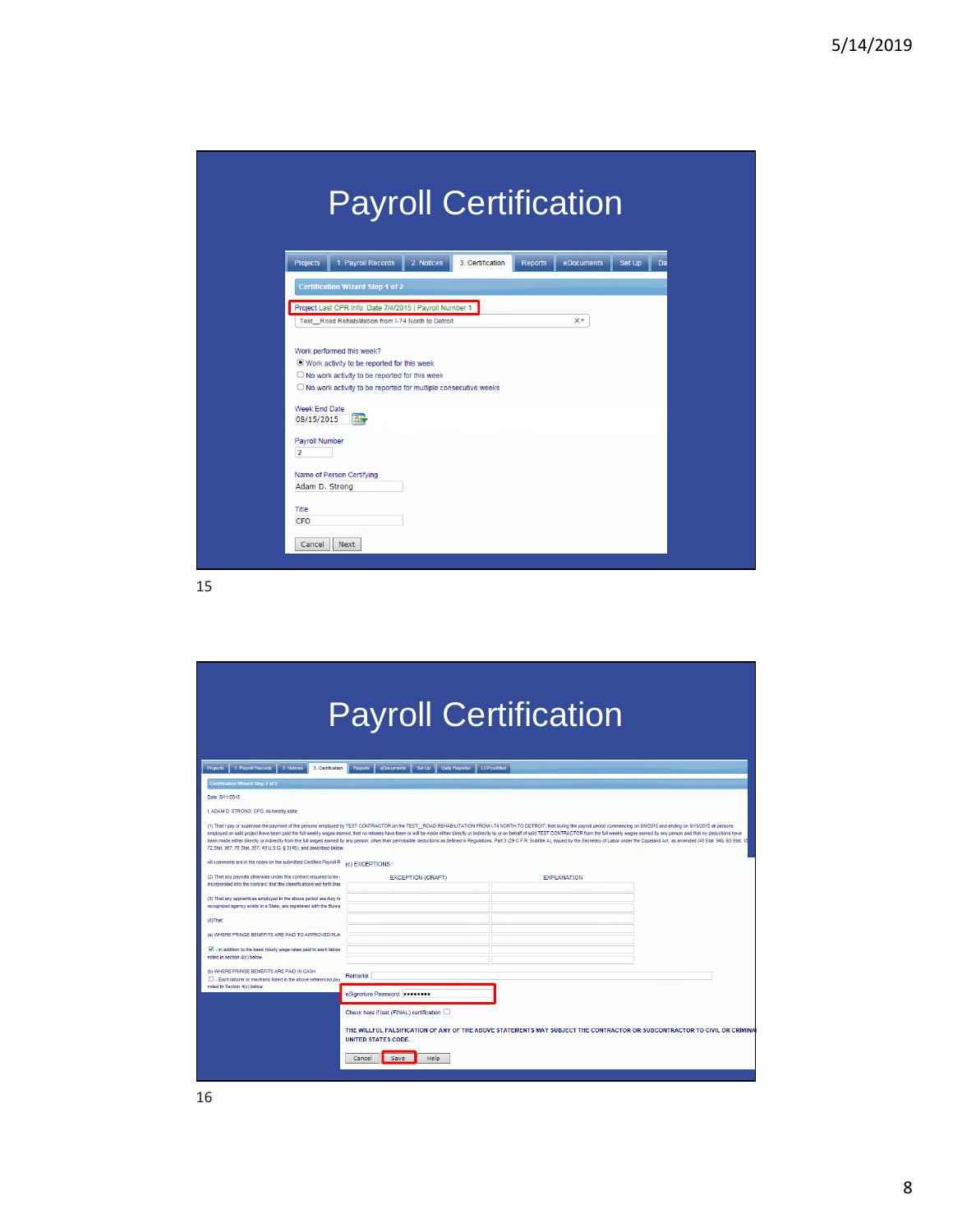| <b>Projects</b>                                                                                   |              | <b>IDOT - MICHIGAN DEPT, OF TRANSPORTATION</b><br>1. Payroll Records |         |             |                                          |                                              |                                                |                            |                           |                                                       |                                    |                               |                     |                                             |                                       |                        |                      |                                                                       |                                                                         |
|---------------------------------------------------------------------------------------------------|--------------|----------------------------------------------------------------------|---------|-------------|------------------------------------------|----------------------------------------------|------------------------------------------------|----------------------------|---------------------------|-------------------------------------------------------|------------------------------------|-------------------------------|---------------------|---------------------------------------------|---------------------------------------|------------------------|----------------------|-----------------------------------------------------------------------|-------------------------------------------------------------------------|
|                                                                                                   |              |                                                                      |         |             |                                          |                                              |                                                |                            |                           |                                                       |                                    |                               |                     |                                             |                                       |                        |                      |                                                                       |                                                                         |
|                                                                                                   |              |                                                                      |         |             | 2. Notices                               |                                              | 3. Certification                               |                            | <b>Reports</b>            |                                                       | eDocuments                         | Set Up                        |                     | <b>Daily Reporter</b>                       |                                       | <b>LCPcertified</b>    |                      |                                                                       |                                                                         |
|                                                                                                   | Confirmation |                                                                      |         |             |                                          |                                              |                                                |                            |                           |                                                       |                                    |                               |                     |                                             |                                       |                        |                      |                                                                       |                                                                         |
|                                                                                                   |              |                                                                      |         |             |                                          |                                              |                                                |                            |                           |                                                       |                                    |                               |                     |                                             |                                       |                        |                      |                                                                       |                                                                         |
|                                                                                                   |              | Certification created successfully.                                  |         |             |                                          |                                              |                                                |                            |                           |                                                       |                                    |                               |                     |                                             |                                       |                        |                      |                                                                       |                                                                         |
|                                                                                                   |              | The CPR report is displayed in a separate window.                    |         |             |                                          |                                              |                                                |                            |                           |                                                       |                                    |                               |                     |                                             |                                       |                        |                      |                                                                       |                                                                         |
|                                                                                                   |              |                                                                      |         |             |                                          |                                              |                                                |                            |                           |                                                       |                                    |                               |                     |                                             |                                       |                        |                      |                                                                       |                                                                         |
|                                                                                                   |              |                                                                      |         |             |                                          |                                              |                                                |                            |                           |                                                       |                                    |                               |                     |                                             |                                       |                        |                      |                                                                       |                                                                         |
|                                                                                                   |              |                                                                      |         |             |                                          |                                              |                                                |                            |                           |                                                       |                                    |                               |                     |                                             |                                       |                        |                      |                                                                       |                                                                         |
|                                                                                                   | <b>OK</b>    |                                                                      |         |             |                                          |                                              |                                                |                            |                           |                                                       |                                    |                               |                     |                                             |                                       |                        |                      |                                                                       |                                                                         |
|                                                                                                   |              |                                                                      |         |             |                                          |                                              |                                                |                            |                           |                                                       |                                    |                               |                     |                                             |                                       |                        |                      |                                                                       | <b>BANK WAS ARREST</b>                                                  |
|                                                                                                   |              |                                                                      |         |             |                                          |                                              |                                                |                            |                           |                                                       |                                    |                               |                     |                                             |                                       |                        |                      | <b>COULD THE EXPLOSE</b>                                              | August 11, 2015                                                         |
|                                                                                                   |              |                                                                      |         |             |                                          |                                              |                                                |                            |                           |                                                       |                                    |                               |                     |                                             |                                       |                        |                      |                                                                       | Page 1 of 2                                                             |
|                                                                                                   |              |                                                                      |         |             |                                          |                                              | <b>WEEKLY CERTIFIED PAYROLL REPORTING FORM</b> |                            |                           |                                                       |                                    |                               |                     |                                             |                                       |                        |                      |                                                                       |                                                                         |
| Michigan Department of Transportation                                                             |              |                                                                      |         |             |                                          | CONTRACTORS LICENSE No. 5177197344           |                                                |                            |                           |                                                       |                                    |                               |                     |                                             |                                       |                        |                      |                                                                       |                                                                         |
|                                                                                                   |              |                                                                      |         |             | SPECIALTY LICROSCOM                      |                                              |                                                |                            | PRONE: 5177107144         | ADDRESS: 8885 Ricks Rd., Lensing, MI 48909            |                                    |                               |                     |                                             | PROJECT LOCATION/ CODE / NAME         |                        |                      | Wayne County, MI / AB-1234 / Test_Road Rekabilitation from I-74 North |                                                                         |
|                                                                                                   |              |                                                                      |         |             |                                          |                                              |                                                |                            |                           | EMAIL: strengedom@d@gmail.com                         |                                    |                               |                     | to Detroit                                  |                                       |                        |                      |                                                                       |                                                                         |
| PAYROLL No. 1                                                                                     |              | FOR WEEK ENDING: 08/15/2015<br>SUBMITTED ON: August 11, 2015         |         |             |                                          | MOTOR CARRIER PERMIT No.                     |                                                | <b>UNION</b><br>Non-Tinker |                           | SELF-DISURED CERTIFICATE No.<br>WORKERS' COMP. POLICY |                                    |                               |                     |                                             | WAGE DECISION: MIL30001 Highway Med 1 |                        |                      |                                                                       |                                                                         |
|                                                                                                   |              | <b>TACK</b><br>CLASSIFICATION.                                       |         |             |                                          | HOURS WORKED EACH DAY                        |                                                | TOTAL<br>HOURS.            | BASE<br>HOURLY            | GROSS AMOUNT<br><b>EARNED</b>                         |                                    |                               |                     |                                             | DEDUCTION . CONTRIBUTION AND PAYMENTS |                        |                      |                                                                       |                                                                         |
|                                                                                                   |              | LOCATION AND TYPE<br>CARPENA 004 / Carpenter                         |         |             |                                          |                                              |                                                |                            | RATE<br><b>BASE</b>       |                                                       |                                    |                               |                     |                                             |                                       |                        |                      |                                                                       |                                                                         |
|                                                                                                   |              | Piedma) / Type Heary                                                 |         | <b>Wint</b> | WIMS<br>vince.                           | W1273<br>71815                               | 8/14/15<br>615/15                              | TOTAL<br>ASCIENCE<br>THIS  | HOURLY<br>93.75           | <b>THIS</b>                                           | ALL                                | Federal Tar                   | Social<br>Society   | Medicare<br><b>State Time</b>               | Local Taxes<br>1988                   | 0to <sup></sup>        | Santage              | Total<br>Deficion                                                     |                                                                         |
|                                                                                                   |              |                                                                      |         | s           | $\mathbf{M}$<br>T.                       | TH<br>w                                      | $\mathbf{r}$<br>×                              | PROJECT                    | <b>GFPAY</b>              | PRODUCT                                               | PROJECTS                           | 139.17                        | 9.00                | 0.00<br>77.32                               | 0.00                                  | 0.00                   | 0.00                 | \$316.48                                                              | Cleck<br>DD                                                             |
| NAME, ADDRESS, SSN, DRIVER'S<br>LICENSE, ETHNICITY, GENDER.<br><b>BRYANT, KOBE</b><br>XXX-XX-1111 | LAND(1)      |                                                                      |         |             | 100<br>5.00                              | 2.00<br>5.00                                 | 5.00                                           | 40.00                      | \$25.34                   |                                                       | 1,819.16                           | Va/Des                        | Trey<br>Sale        | <b>Health</b><br>Persian<br>& Weller        | Vicidian<br>Rolder                    | Training               | AT Ofer              | <b>Total Friends</b>                                                  | No Pad                                                                  |
|                                                                                                   |              | o Wayne County, MD                                                   | $\circ$ |             |                                          |                                              | 2.00                                           | 200                        | 53801<br>\$0.00           | \$1,099.63                                            |                                    | 0.00                          | 0.00                | \$0.00<br>5000                              | 50.00                                 | \$5.00                 | \$0.00               | <b>Paid to 34</b><br>0.00                                             |                                                                         |
| AFRICAN AMERICAN<br>Male                                                                          |              | WD: M0146079<br>All or Part of Frinzes Paid to Entelleree: NO        | Þ       |             | Veluntary Contributions in Gress Pay: NO | Vacation, Holiday and Dass in Gross Pay: 340 |                                                |                            | Kue in Lieu<br>of Fringen | <b>Degio Lice</b><br>of Frigans                       | Total Bay<br><b>Rate + Estates</b> | Voluntary<br><b>President</b> | Voluntus<br>Medical | <b>DAW</b><br>Presion<br>Rate<br><b>Kas</b> | Val Hall<br>RAN.                      | Transag<br><b>Rate</b> | A106e<br><b>Rate</b> | Total Fringe<br>Kasa sa Sul                                           | Week<br>1,602.60<br><b>Payroll</b><br><b><i><u>Frirest</u></i></b> Date |

|                                                                   | <b>Submitted Payroll</b>                                               |
|-------------------------------------------------------------------|------------------------------------------------------------------------|
| 1. Payroll Records<br>2. Notices<br>Projects                      | 3. Certification<br>eDocuments<br>Set Up<br>Daily Re<br><b>Reports</b> |
| <b>WELCOME Test Contractor</b>                                    | Sign up for No Charge Web Based Training<br><b>Book Now</b>            |
| <b>Projects</b><br><b>Certified Payrolls</b>                      |                                                                        |
| Project:<br><b>Test Project</b><br>Help                           | v                                                                      |
|                                                                   | <b>Payroll Certifications</b>                                          |
| <b>Neek End Date</b><br><b>Performing</b><br><b>Accept Status</b> | <b>Prime Approval</b>                                                  |
| 10/08/2016<br><b>YES</b><br>Submitted                             | Edit<br>Approved<br>Report<br>Details                                  |
| Page 1<br>"permit edit". Initial submission must be revised       | Payroll locked 21 days from week ending. Prime approver can            |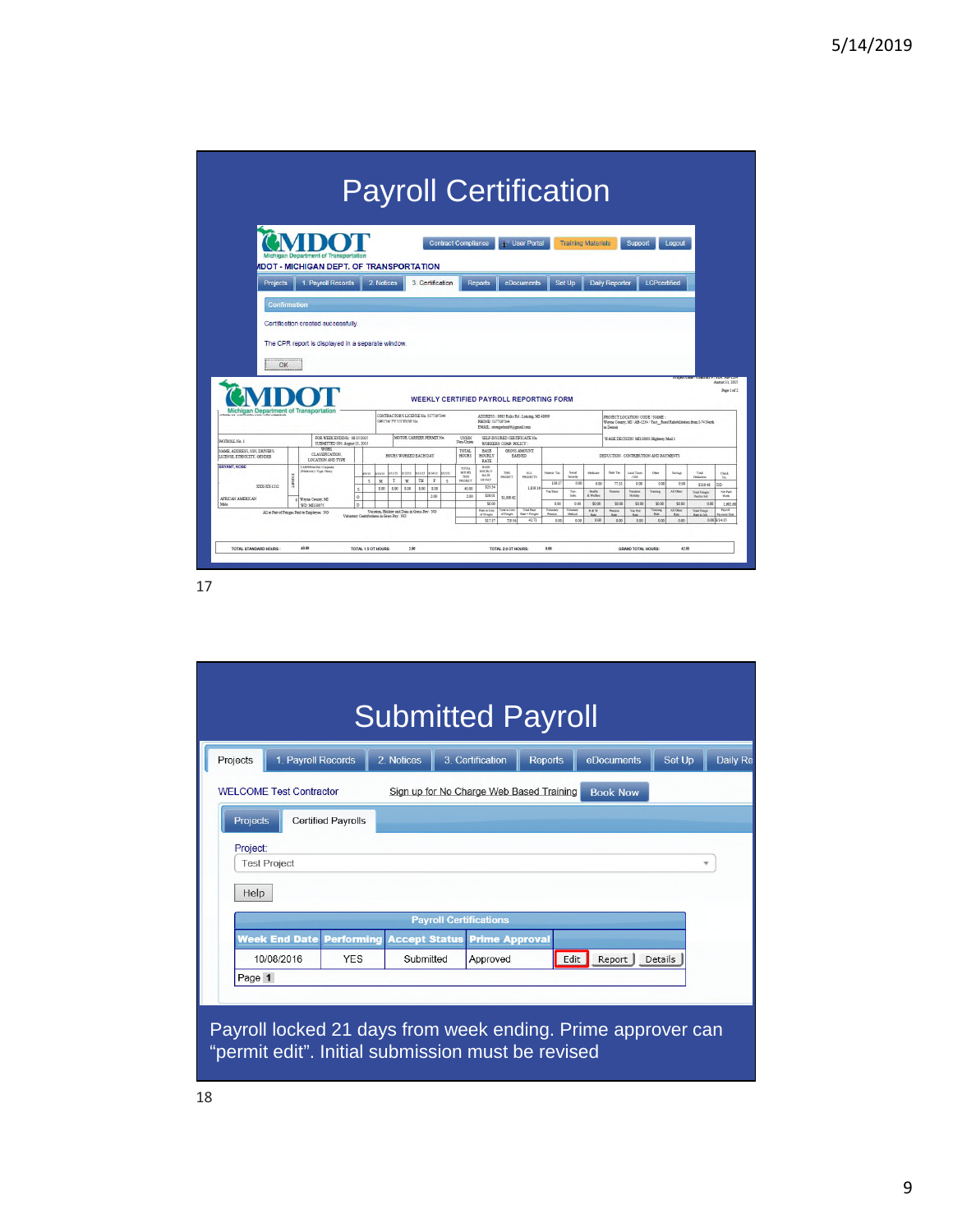## Subcontractor Assignment

| Projects | 1. Payroll Records              | 2 Notices                                                  | 3. Certification                                                         | <b>Reports</b> | eDocuments                                                                             | Daily Repo<br>Set Up            |                    | Set up >             |                       |      |               |
|----------|---------------------------------|------------------------------------------------------------|--------------------------------------------------------------------------|----------------|----------------------------------------------------------------------------------------|---------------------------------|--------------------|----------------------|-----------------------|------|---------------|
|          | <b>Subcontractor Setup Menu</b> |                                                            |                                                                          |                |                                                                                        |                                 |                    |                      | subcontractor setup   |      |               |
|          | Add/Edit Subcontractor          |                                                            |                                                                          |                |                                                                                        |                                 |                    |                      |                       |      |               |
|          | Subcontractor Assignment        |                                                            |                                                                          |                |                                                                                        |                                 |                    |                      |                       |      |               |
|          |                                 | <b>Projects</b>                                            | Certifications<br>Violations                                             | Reports        | <b>Admin</b><br>eDocuments                                                             | Set Up                          |                    |                      |                       |      |               |
|          |                                 | <b>Contractor Assignment</b>                               |                                                                          |                |                                                                                        |                                 |                    |                      |                       |      |               |
|          |                                 | <b>Add New Assignment</b>                                  |                                                                          |                |                                                                                        |                                 |                    |                      |                       |      |               |
|          |                                 | Select a department                                        |                                                                          |                |                                                                                        |                                 |                    |                      |                       |      |               |
|          |                                 | -- All Departments -- V                                    |                                                                          |                |                                                                                        |                                 |                    |                      |                       |      |               |
|          |                                 | Select project to display<br>Select project / all projects |                                                                          |                | ٠                                                                                      |                                 |                    |                      |                       |      |               |
|          |                                 |                                                            |                                                                          |                |                                                                                        |                                 |                    |                      |                       |      |               |
|          |                                 | Select contractor to display                               | Select contractor / all contractors                                      | ٠              |                                                                                        |                                 |                    |                      |                       |      |               |
|          |                                 |                                                            | Project                                                                  |                | <b>Contractor</b>                                                                      | Sub To                          | <b>Contract ID</b> | <b>Date Assigner</b> | <b>Contract Amour</b> | Edit | Delete        |
|          |                                 |                                                            | Test Road Rehabilitation from I-74 North to Detroit Anlaan Corporation   |                |                                                                                        | Prime                           |                    | 06/03/2015           |                       | Edit | <b>Delete</b> |
|          |                                 |                                                            | Test Road Rehabilitation from I-74 North to Detroit Cadillac Asphalt LLC |                |                                                                                        | Prime                           |                    | 06/24/2015           |                       | Edit | <b>Delete</b> |
|          |                                 |                                                            | Test Road Rehabilitation from I-74 North to Detroit GM & Sons, Inc.      |                |                                                                                        | Michigan Paving & Materials Co. |                    | 06/30/2015           |                       | Edit | <b>Delete</b> |
|          |                                 |                                                            |                                                                          |                | Test Road Rehabilitation from I-74 North to Detroit Michigan Paving & Materials Co.    | Prime                           |                    | 06/22/2015           |                       | Edit | <b>Delete</b> |
|          |                                 |                                                            |                                                                          |                | Test Road Rehabilitation from I-74 North to Detroit Rieth-Riley Construction Co., Inc. | Prime                           |                    | 06/22/2015           |                       | Edit | <b>Delete</b> |
|          |                                 |                                                            | Test Road Rehabilitation from I-74 North to Detroit Test Contractor      |                |                                                                                        | Prime                           |                    | 06/03/2015           |                       | Edit | <b>Delete</b> |
|          |                                 |                                                            |                                                                          |                |                                                                                        |                                 |                    |                      |                       |      |               |

19

#### Subcontractor Assignment Add Assignment |× Select a department -- All Departments --  $\vee$ Select a project Test\_Road Rehabilitation from I-74 North to Detroit  $\star$ Contractor to be assigned Dan's Excavating, INC.  $\mathbf{v}$ End Date Contract ID<sup>\*</sup> **Start Date** Responsibility Code E **K** 41025-112943 **Contract Amount** Notes  $\langle \ \rangle$  $\begin{bmatrix} \text{Cancel} \end{bmatrix}$  Save Any contractor can assign a sub directly to themselves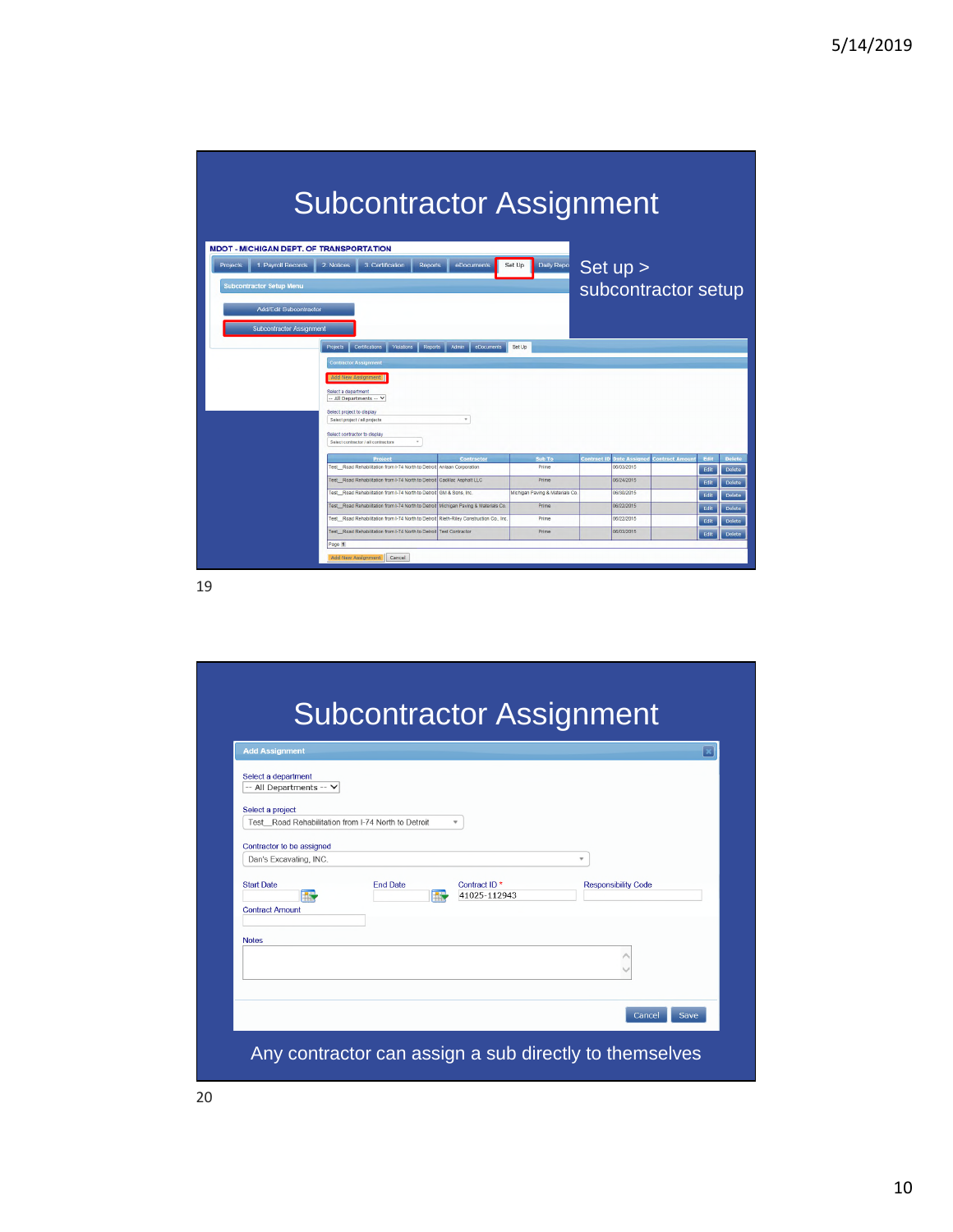|                                |                                  |                                                                       |                      |                            | <b>Prime Approver</b> |                    |                                                         |      |
|--------------------------------|----------------------------------|-----------------------------------------------------------------------|----------------------|----------------------------|-----------------------|--------------------|---------------------------------------------------------|------|
| $\bullet$                      |                                  | Secondary account for prime contractors only                          |                      |                            |                       |                    |                                                         |      |
| $\bullet$                      |                                  | Responsible for approving all payroll on a project                    |                      |                            |                       |                    |                                                         |      |
|                                |                                  |                                                                       |                      |                            |                       |                    |                                                         |      |
| $\bullet$                      |                                  |                                                                       |                      |                            |                       |                    | May be the same person submitting payroll for the prime |      |
|                                |                                  |                                                                       |                      |                            |                       |                    |                                                         |      |
|                                |                                  |                                                                       |                      |                            |                       |                    |                                                         |      |
|                                |                                  |                                                                       |                      |                            |                       |                    |                                                         |      |
|                                |                                  |                                                                       |                      | <b>Contract Compliance</b> |                       | <b>User Portal</b> | <b>Training Materials</b>                               | Supr |
|                                | Michigan Department of Transport |                                                                       |                      |                            |                       |                    |                                                         |      |
|                                |                                  | <b>MDOT - MICHIGAN DEPT. OF TRANSPORTATION</b>                        |                      |                            |                       |                    |                                                         |      |
| Projects                       | Certifications                   | <b>Violations</b>                                                     | <b>Reports</b>       | Admin                      | eDocuments            | Set Up             |                                                         |      |
| 0 Admin Notices                |                                  | Sign up for No Charge Web Based Training                              |                      |                            | <b>Book Now</b>       |                    |                                                         |      |
|                                |                                  |                                                                       |                      |                            |                       |                    |                                                         |      |
|                                |                                  |                                                                       | <b>Open Projects</b> |                            |                       |                    |                                                         |      |
| <b>Project Code</b><br>AR-1234 | Test                             | <b>Project Name</b><br>Road Rehabilitation from I-74 North to Detroit |                      |                            | <b>Start Date</b>     | <b>End Date</b>    | <b>Bid Ad Date</b>                                      |      |